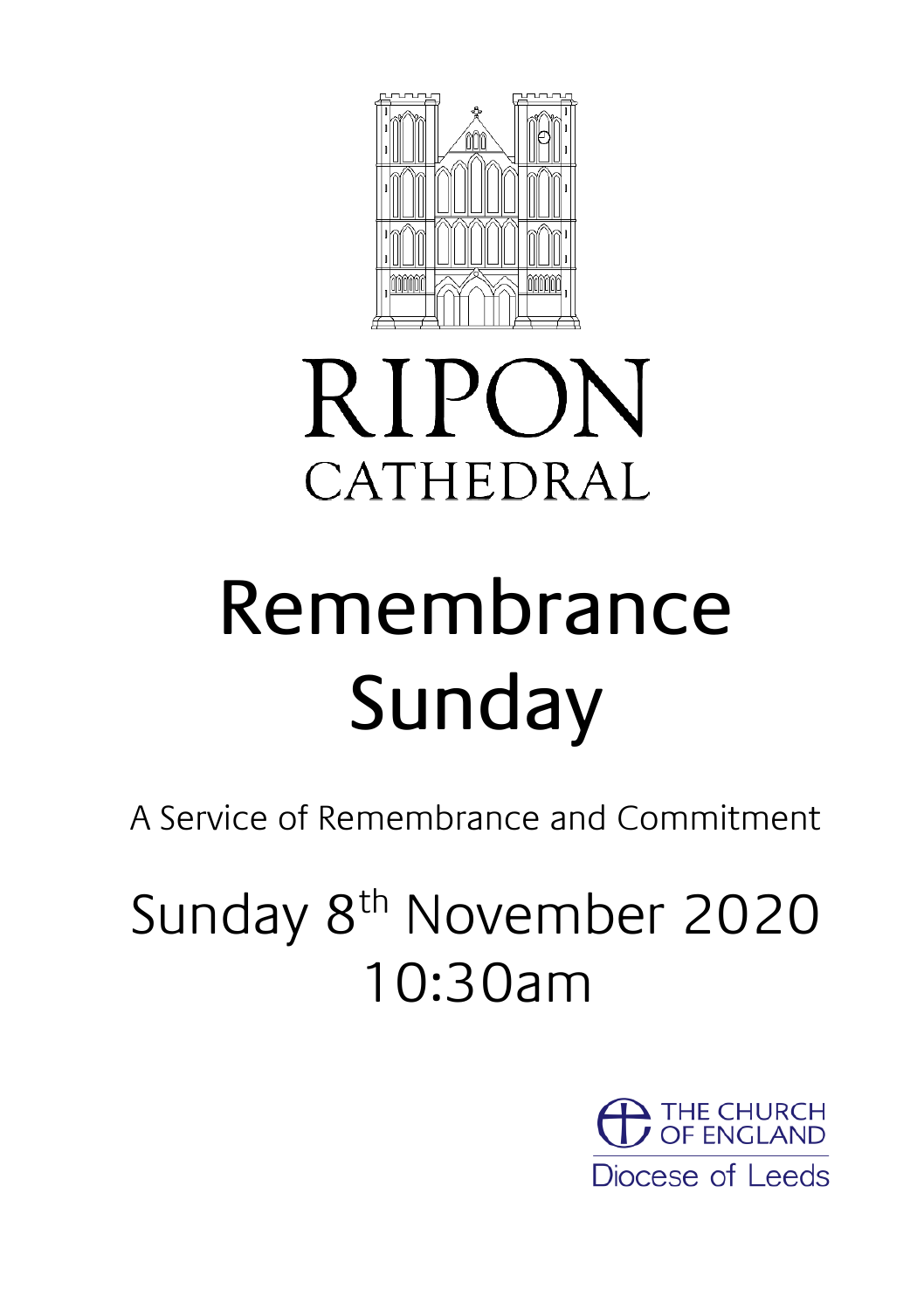#### **Welcome to the Cathedral**

Welcome to this online service streamed from Ripon Cathedral. Christian worship has taken place on the site of the Cathedral since St Wilfrid founded the Cathedral in 672 AD. The Cathedral Crypt is the oldest part of any English Cathedral and regular prayer has taken place there for almost 1350 years.

Built on the firm foundation of that heritage, the Cathedral today continues to proclaim the Christian faith, with daily prayer and active service in Jesus' name.

If you would like to find out more about how the cathedral community is seeking to grow God's Kingdom in this  $21<sup>st</sup>$  century, please visit our website. Regular updates of all that we are involved in and our worship are posted on our Facebook page and we tweet regularly using "@riponcathedral".

#### **Welcome to this Service**

We welcome you to this act of worship. Whatever has brought you here today, we trust that you will find yourself more aware of God through the words, prayers and music.

The service is led by the Very Rev'd John Dobson, Dean of Ripon.

The preacher is Canon Ailsa Newby, Canon Pastor.

#### **Giving to support the work of the Cathedral**

As no collection is taken in this virtual service, if you would like to make a donation to the Cathedral you can do so with a bank transfer using the following details.

| <b>Account Name:</b> | Ripon Cathedral PCC Fund        |          |
|----------------------|---------------------------------|----------|
| Sort Code:           | 05 07 17 <b>Account Number:</b> | 35697334 |

Common Worship: Services and Prayers for the Church of England, material from which is included in this service, is copyright © The Archbishops' Council.

All hymns covered by the Christian Copyright Licensing have been reproduced under CCL Licence no 97098.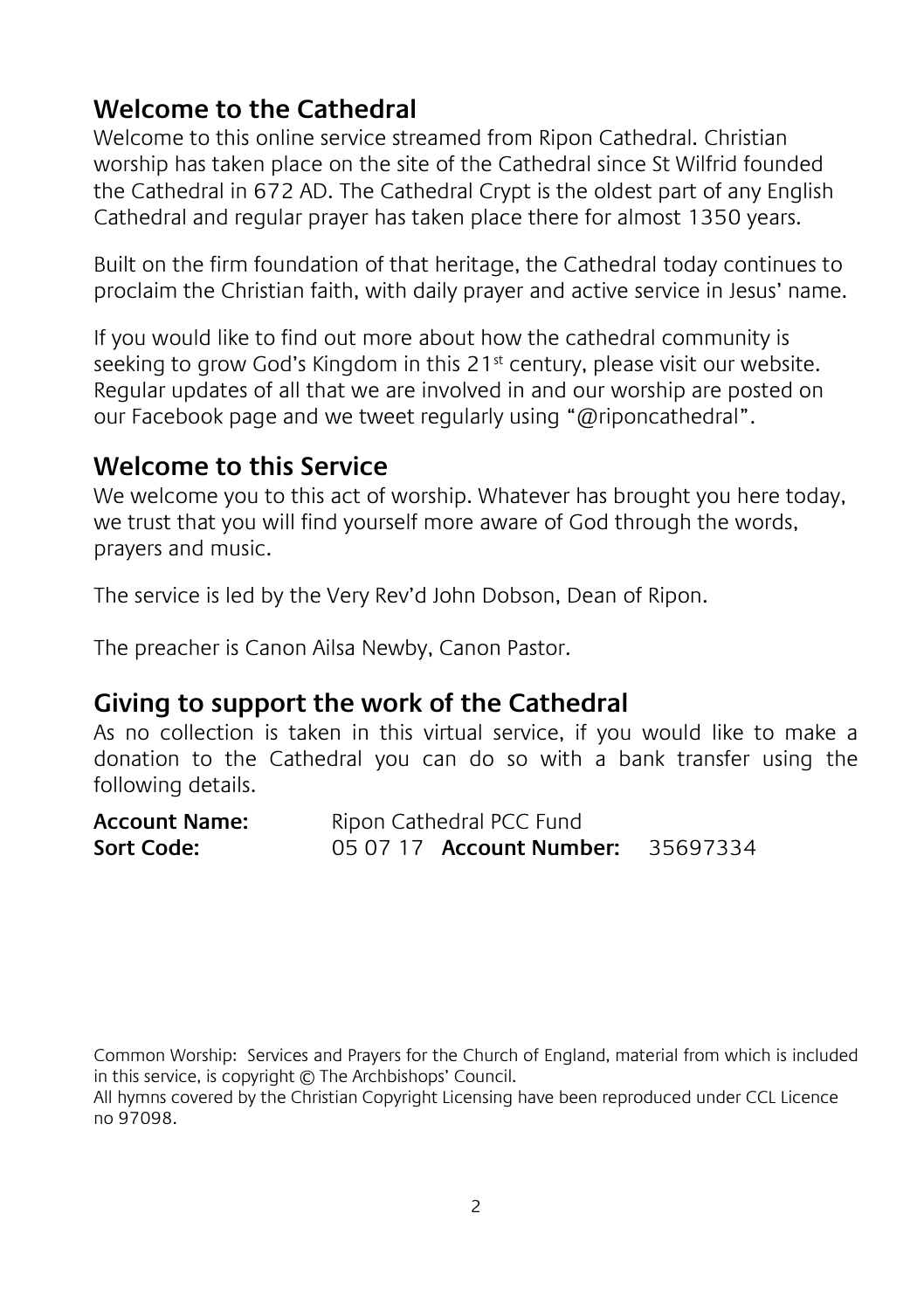#### **Music before the Service**

Nimrod (Enigma Variations) Edward Elgar (1857-1934) arr. William Harris (1883-1973)

Welcome from the Dean

#### **Opening Hymn**

**O God, our help in ages past, Our hope for years to come, Our shelter from the stormy blast, And our eternal home.**

**Under the shadow of thy throne Thy saints have dwelt secure; Sufficient is thine arm alone, And our defence is sure.**

**Before the hills in order stood, Or earth received her frame, From everlasting thou art God, To endless years the same.**

**O God, our help in ages past, Our hope for years to come, Be thou our guard while troubles last, And our eternal home.**

NEH 417 (v.1,2,3,6) Words: Isaac Watts (1674-1748) Music: ST ANNE Melody 1708, probably supplied by William Croft (1678-1727)

#### **Introduction**

The Dean We gather today to worship Almighty God, whose purposes are good; whose power sustains the world he has made; who loves us, though we have failed in his service; who gave Jesus Christ for the life of the world; who by his Holy Spirit leads us in the way.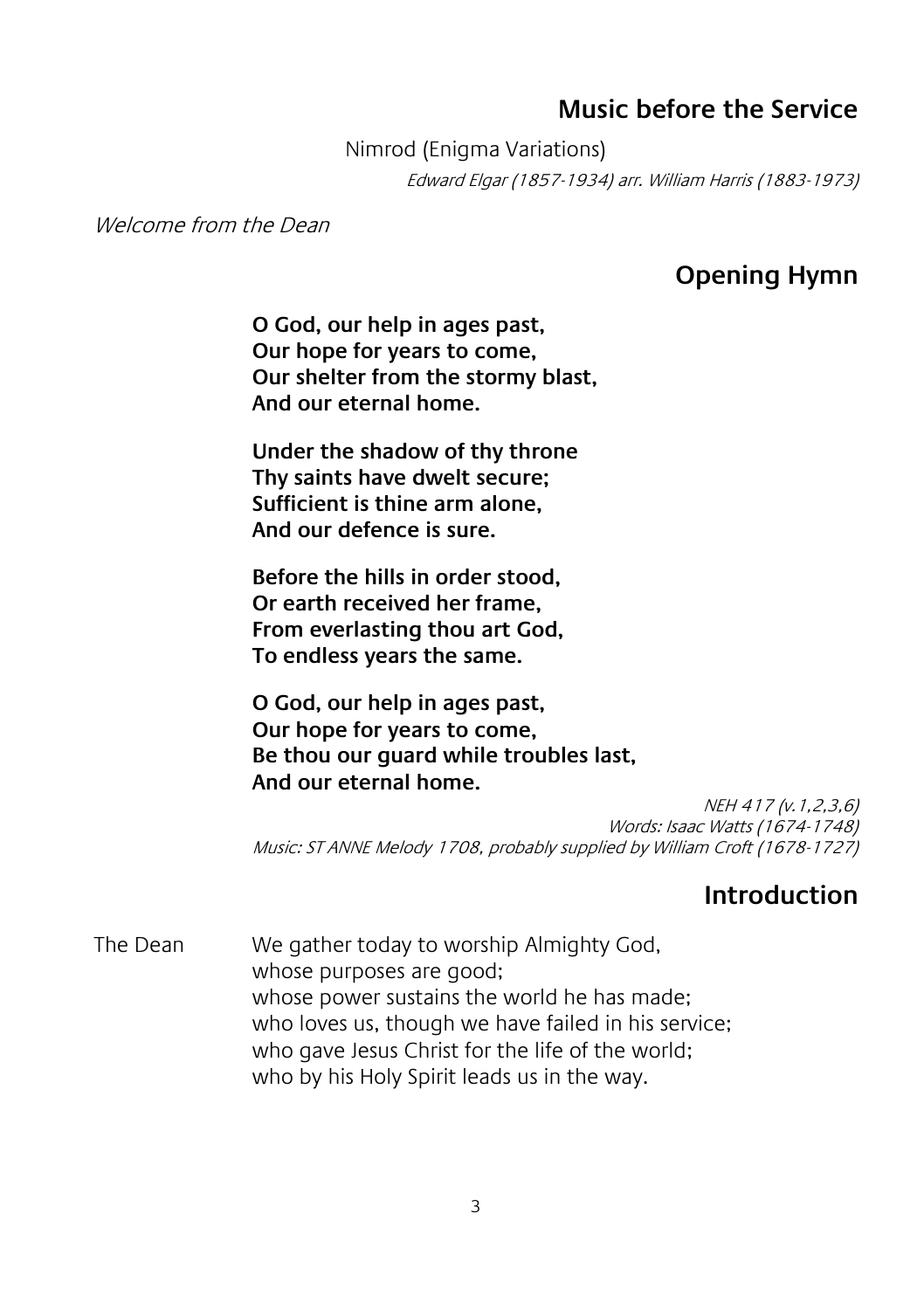|                 | As we give thanks for God's great works,<br>we remember those who have lived and died<br>in his service and in the service of others;<br>we pray for all who suffer through war and are in need;<br>we ask for his help and blessing that we may do his will, and<br>that the whole world may acknowledge him as Lord and King.                                                                                                               |
|-----------------|-----------------------------------------------------------------------------------------------------------------------------------------------------------------------------------------------------------------------------------------------------------------------------------------------------------------------------------------------------------------------------------------------------------------------------------------------|
| The Dean<br>All | Rest eternal grant unto them, O Lord,<br>and let light perpetual shine upon them.                                                                                                                                                                                                                                                                                                                                                             |
| The Dean<br>All | May they rest in peace<br>and rise in glory.<br>Amen.                                                                                                                                                                                                                                                                                                                                                                                         |
|                 | <b>Act of Penitence</b>                                                                                                                                                                                                                                                                                                                                                                                                                       |
| The Dean        | Let us confess to God the sins and shortcomings of the world;<br>its pride, its selfishness, its greed; its evil divisions and hatreds.<br>Let us confess our share in what is wrong, and our failure to<br>seek and establish that peace which God wills for his children.                                                                                                                                                                   |
| All             | Most merciful God,<br>we confess that we have sinned<br>in thought, word and deed.<br>We have not loved you with our whole heart.<br>We have not loved our neighbours as ourselves.<br>In your mercy forgive what we have been,<br>help us to amend what we are,<br>and direct what we shall be;<br>that we may do justly, love mercy,<br>and walk humbly with you,<br>through Jesus Christ our Lord.<br>Amen.<br><b>Words of forgiveness</b> |
|                 |                                                                                                                                                                                                                                                                                                                                                                                                                                               |
| The Dean<br>All | Almighty God have mercy upon you,<br>pardon and deliver you from all your sins,<br>confirm and strengthen you in all goodness,<br>and keep you in life eternal,<br>through Jesus Christ our Lord.<br>Amen.                                                                                                                                                                                                                                    |
|                 |                                                                                                                                                                                                                                                                                                                                                                                                                                               |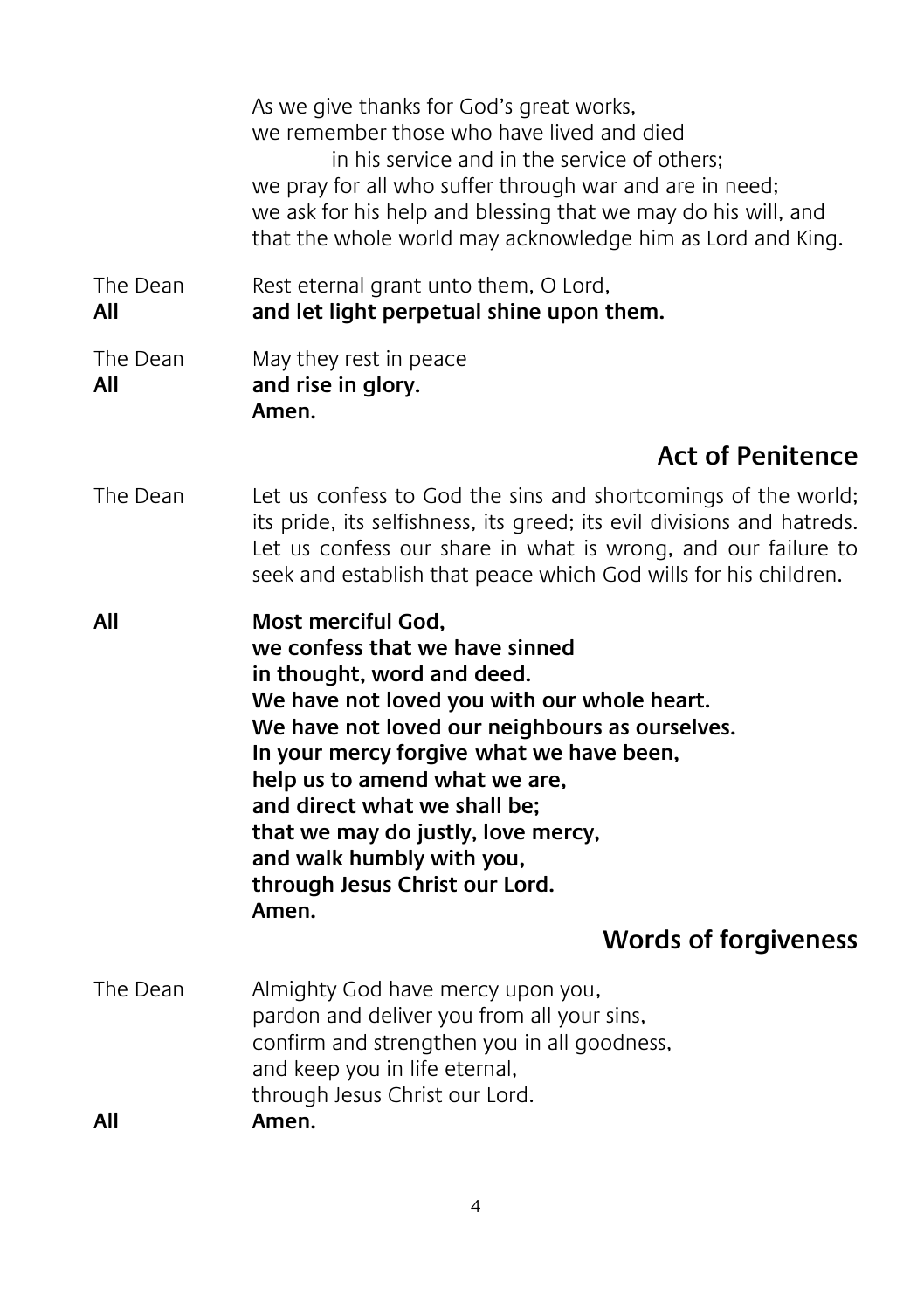| The Dean | Almighty and eternal God,<br>from whose love in Christ we cannot be parted,<br>either by death or life:<br>hear our prayers and thanksqivings<br>for all whom we remember this day;<br>fulfil in them the purpose of your love;<br>and bring us all with them to your eternal joy;<br>through Jesus Christ our Lord. |
|----------|----------------------------------------------------------------------------------------------------------------------------------------------------------------------------------------------------------------------------------------------------------------------------------------------------------------------|
| All      | Amen.                                                                                                                                                                                                                                                                                                                |

Please sit.

#### **First Reading**

Read by Hon. Air Commodore Countess Peel DL.

A reading from the book of the prophet Amos.

Alas for you who desire the day of the LORD! Why do you want the day of the LORD? It is darkness, not light; as if someone fled from a lion, and was met by a bear; or went into the house and rested a hand against the wall, and was bitten by a snake. Is not the day of the LORD darkness, not light, and gloom with no brightness in it? I hate, I despise your festivals, and I take no delight in your solemn assemblies. Even though you offer me your burnt-offerings and grainofferings, I will not accept them; and the offerings of well-being of your fatted animals I will not look upon. Take away from me the noise of your songs; I will not listen to the melody of your harps. But let justice roll down like waters, and righteousness like an ever-flowing stream.

(Amos 5.18-24)

| Reader | This is the word of the Lord |
|--------|------------------------------|
| All    | Thanks be to God.            |

#### **Anthem**

Holy is the true light, and passing wonderful, lending radiance to them that endured in the heat of the conflict; from Christ they inherit a home of unfading splendour, wherein they rejoice with gladness evermore. Alleluia!

> Words: Salisbury Diurnal Music: William Harris (1883-1973)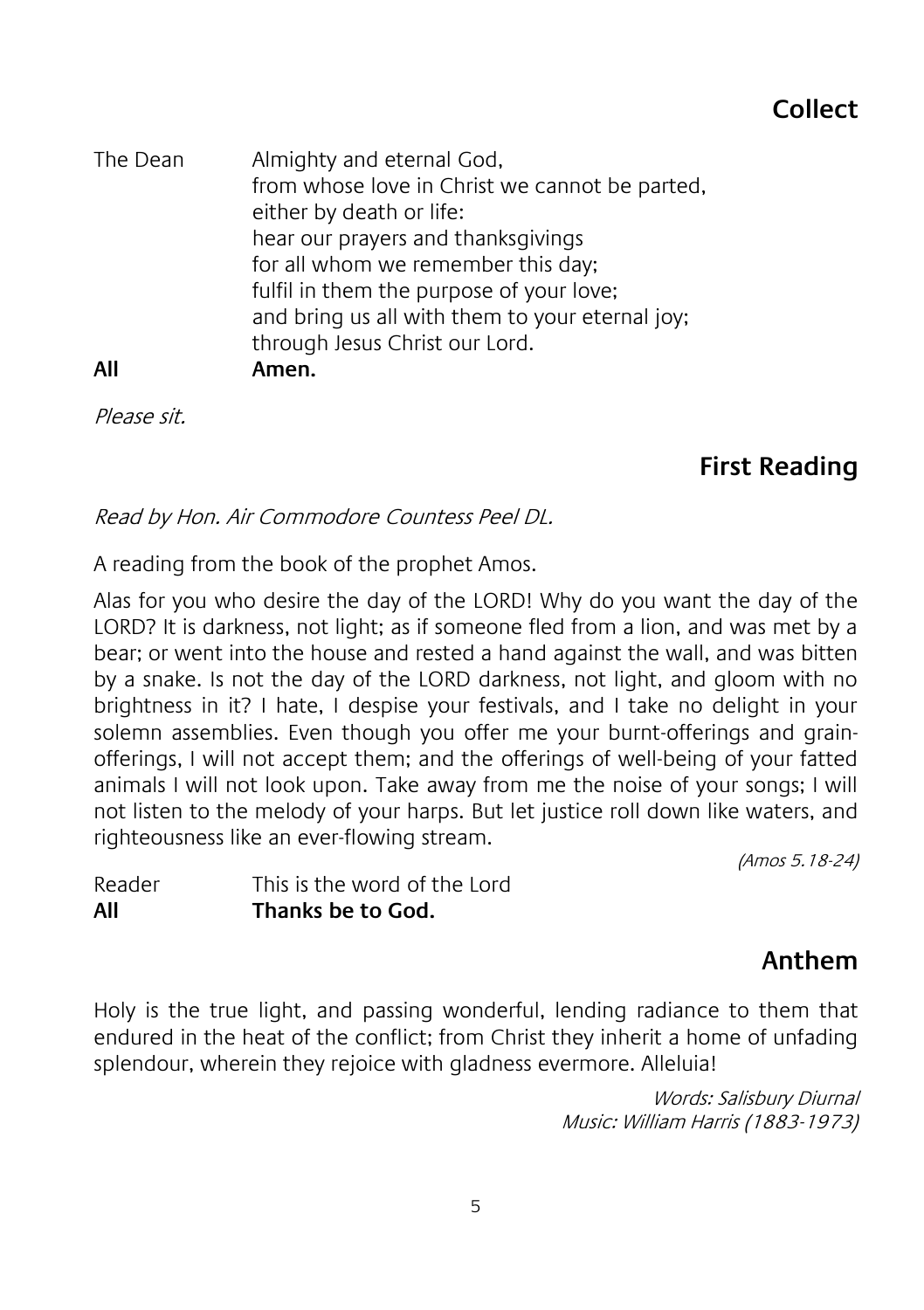Read by Mrs Jo Ropner, Lord Lieutenant for North Yorkshire.

Reader A reading from the Gospel of Matthew.

Jesus spoke this parable to the disciples: 'The kingdom of heaven will be like this. Ten bridesmaids took their lamps and went to meet the bridegroom. Five of them were foolish, and five were wise. When the foolish took their lamps, they took no oil with them; but the wise took flasks of oil with their lamps. As the bridegroom was delayed, all of them became drowsy and slept. But at midnight there was a shout, "Look! Here is the bridegroom! Come out to meet him." Then all those bridesmaids got up and trimmed their lamps. The foolish said to the wise, "Give us some of your oil, for our lamps are going out." But the wise replied, "No! there will not be enough for you and for us; you had better go to the dealers and buy some for yourselves." And while they went to buy it, the bridegroom came, and those who were ready went with him into the wedding banquet; and the door was shut. Later the other bridesmaids came also, saying, "Lord, lord, open to us." But he replied, "Truly I tell you, I do not know you." Keep awake therefore, for you know neither the day nor the hour.'

(Matthew 25.1-13)

| All    | Thanks be to God.            |
|--------|------------------------------|
| Reader | This is the word of the Lord |

# **Sermon**

# **Act of Remembrance**

The Dean Brothers and sisters, we now honour those of this ancient city who have given their lives in the wars of the past centuries; they gave their lives in the cause for freedom and died that we might live.

> We remember also those who continue to make the ultimate sacrifice in our Armed Forces throughout the World

They shall grow not old, as we that are left grow old; Age shall not weary them, nor the years condemn; At the going down of the sun, and in the morning, We will remember them

#### **All We will remember them.**

The Last Post is played followed by the silence and Reveille.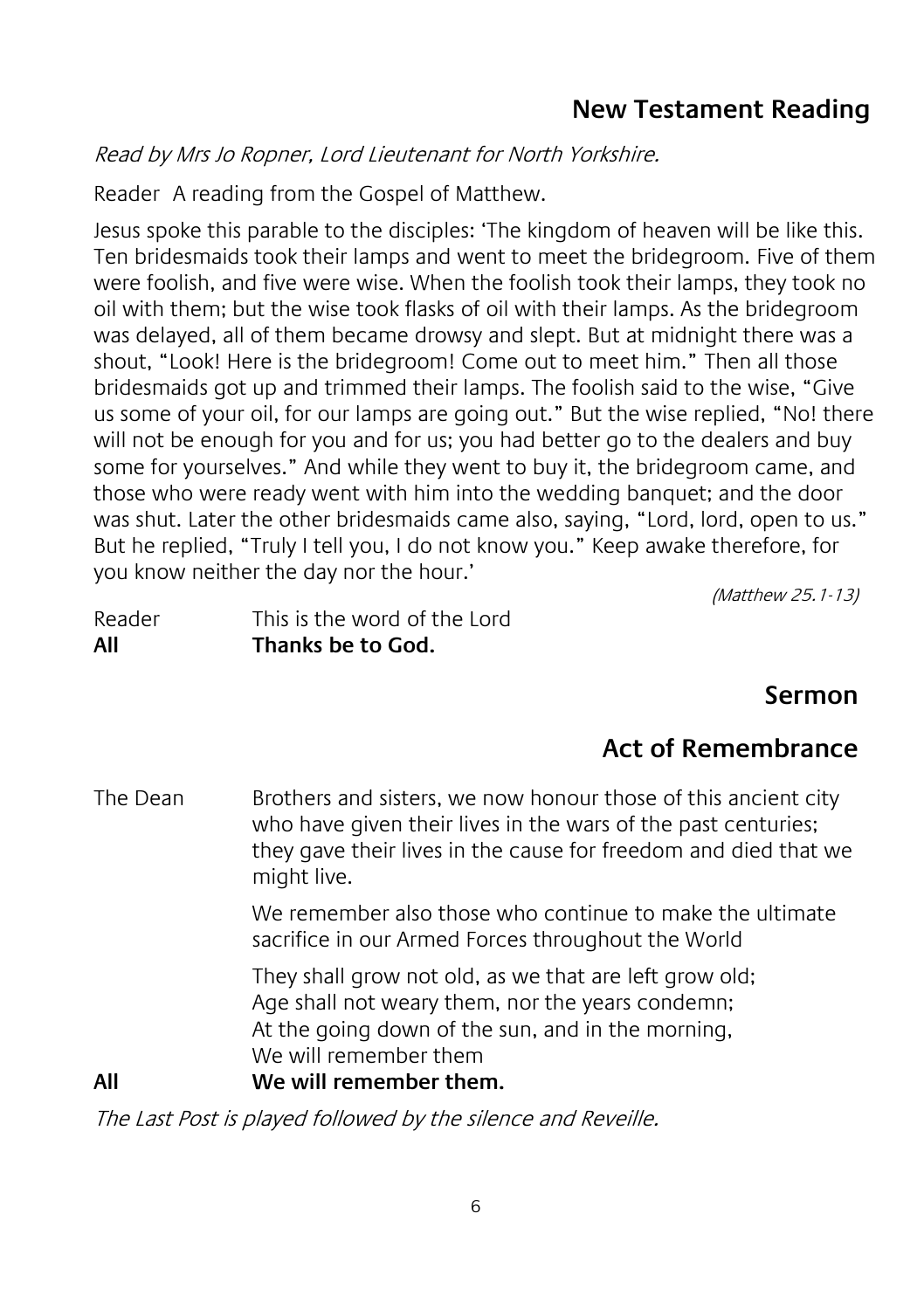As wreaths are laid by the High Altar, the war memorial for the Cathedral, 'Venus' (The Bringer of Peace) from the Planets Suite by Holst is played. The Dean Almighty God, we give you humble thanks for the memory and good example of your servants, who laid down their lives for our defence and the freedom of humankind. Grant them your peace; let light perpetual shine upon them. May their memorial stand among us as long as the world endures, and incline us all so to bind our Commonwealth in one bond of service to humankind and loyalty to you that by your grace under our Sovereign Lady, Queen Elizabeth, we may advance the peace of the whole world. Through Jesus Christ our Lord. **All Amen.**

#### **Hymn**

This hymn won the 2018 Armistice hymn-writing competition.

**Hope for the world's despair: we feel the nations' pain; can anything repair this broken earth again? For this we pray: in every place a spark of grace to light the way.**

**Wisdom for all who bear the future in their hand entrusted with the care of this and every land. When comes the hour, O Lord we pray inspire the way we spend our power.**

**Honour for all who've paid war's painful, bitter price, when duty called they made the greatest sacrifice. Their memory will never cease to cry for peace and harmony.**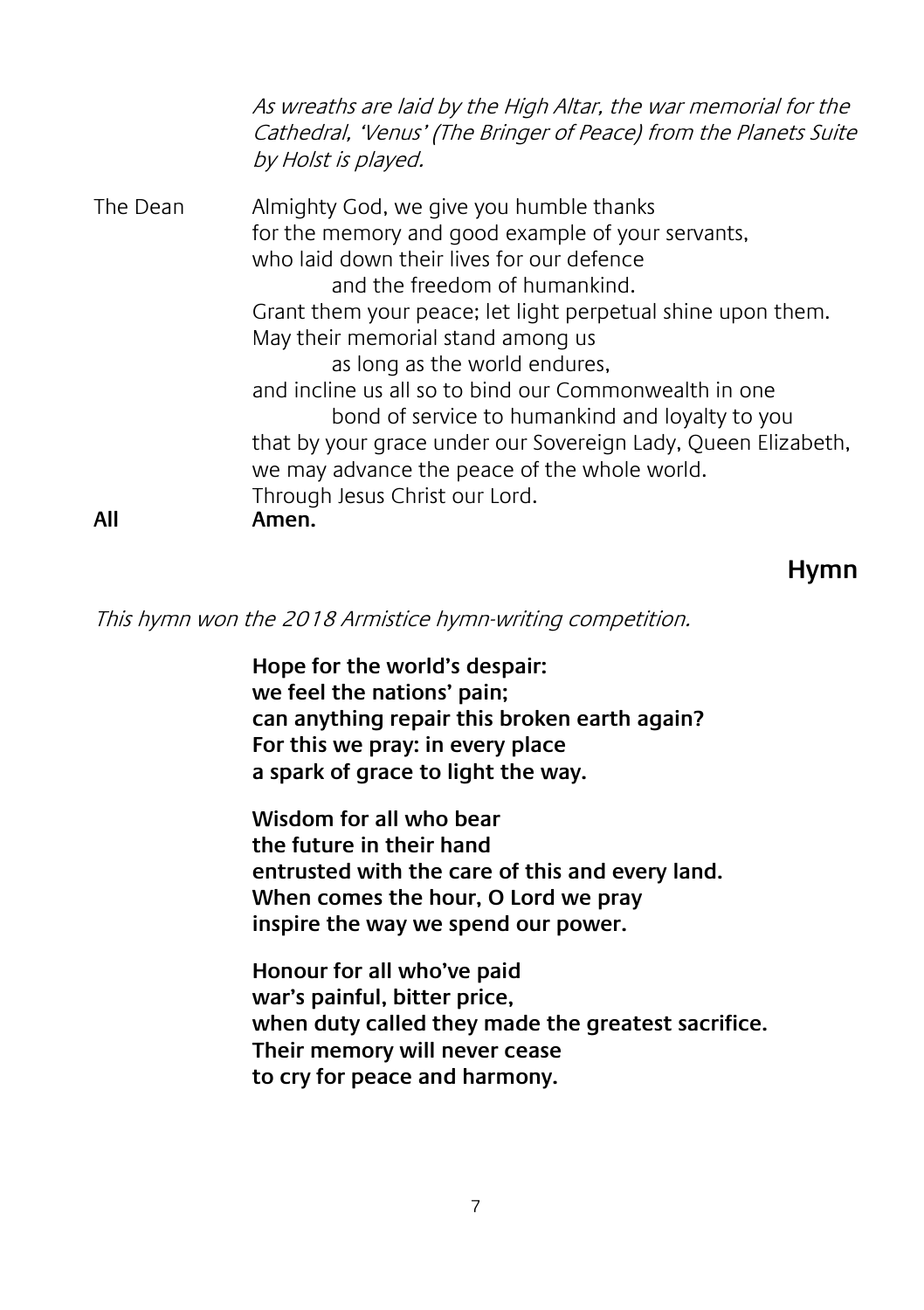|     | Ease for the troubled mind<br>in endless conflict caught,<br>each soul that cannot find the peace beyond all thought.<br>May they be blessed with healing balm<br>for inner calm and perfect rest.                                                                                    |
|-----|---------------------------------------------------------------------------------------------------------------------------------------------------------------------------------------------------------------------------------------------------------------------------------------|
|     | Love for the human heart:<br>when hate grows from our fears<br>and inwardly we start to turn our ploughs to spears.<br>help us to sow love's precious seed<br>in word and deed, that peace may grow.<br>Words: Ally Barrett (b. 1975)<br>Music: LOVE UNKNOWN John Ireland (1879-1962) |
|     | <b>Prayers</b>                                                                                                                                                                                                                                                                        |
|     | Let us pray for all who suffer as a result of conflict, and ask that<br>God may give us peace:                                                                                                                                                                                        |
| All | For the service men and women who have died in the violence<br>of war, each one remembered by and known to God;<br>may God give peace.<br>God give peace.                                                                                                                             |
| All | For those who love them in death as in life, offering the distress<br>of our grief and the sadness of our loss; may God give peace.<br>God give peace.                                                                                                                                |
| All | For all members of the armed forces who are in danger this<br>day, remembering family, friends and all who pray for their safe<br>return; may God give peace.<br>God give peace.                                                                                                      |
| All | For civilian women, children and men whose lives are<br>disfigured by war or terror, calling to mind in penitence the<br>anger and hatreds of humanity; for all migrants and refugees;<br>may God give peace.<br>God give peace.                                                      |
| All | For peacemakers and peacekeepers, who seek to keep this<br>world secure and free; may God give peace.<br>God give peace.                                                                                                                                                              |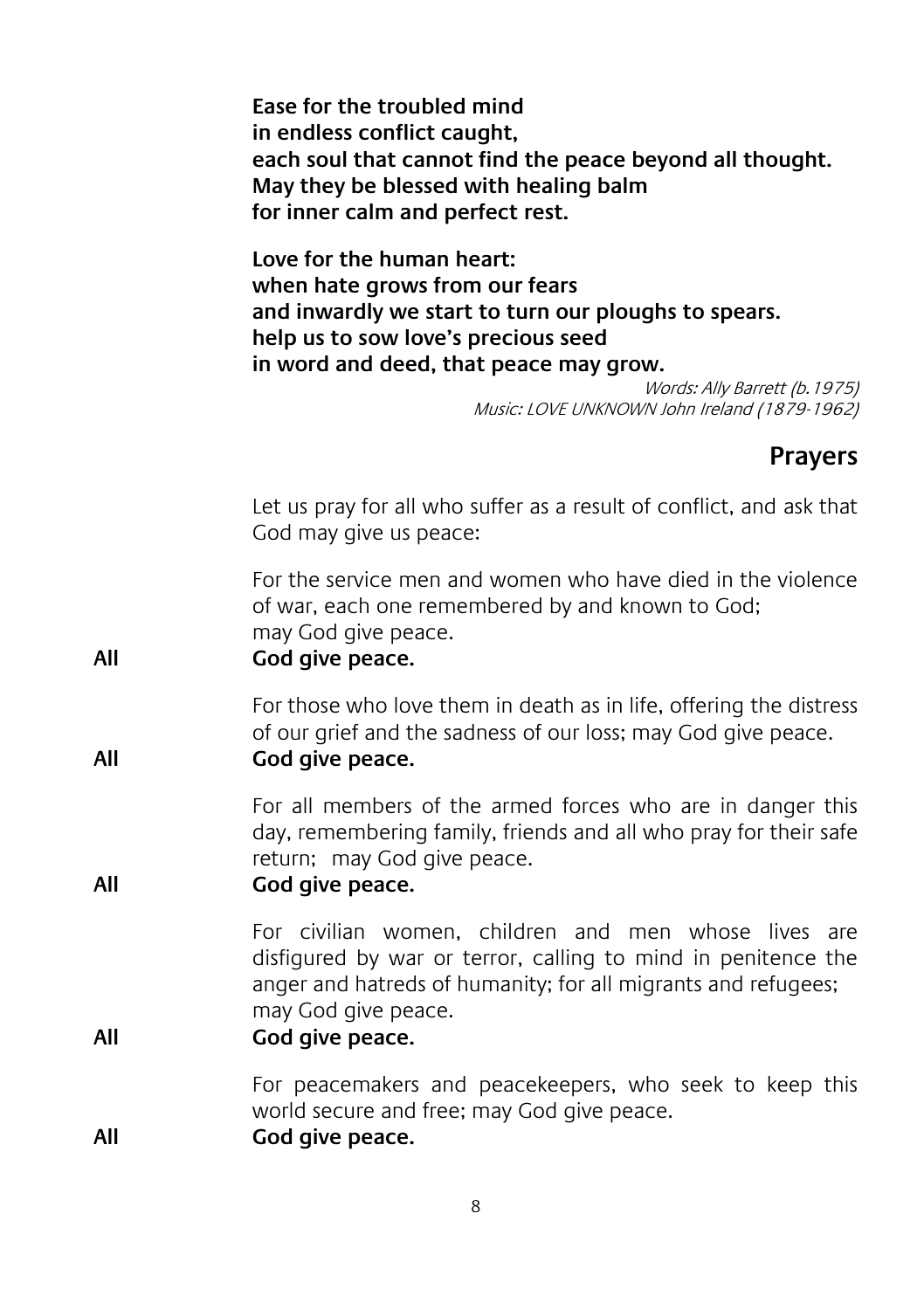For all who bear the burden and privilege of leadership, political, military and religious; asking for gifts of wisdom and resolve in the search for reconciliation and peace; may God give peace.

**All God give peace.**

May we put our faith in your future; for you are the source of life and hope, now and for ever.

**All Amen.**

### **The Lord's Prayer**

Let us pray with confidence as our Saviour taught us

**Our Father, who art in heaven, hallowed be thy name; thy kingdom come; thy will be done; on earth as it is in heaven. Give us this day our daily bread. And forgive us our trespasses, as we forgive those who trespass against us. And lead us not into temptation; but deliver us from evil. For thine is the kingdom, the power and the glory, for ever and ever. Amen.**

# **Act of Commitment**

The Dean Let us pledge ourselves anew to the service of God and our fellow mean and women: that we may help, encourage and comfort others, and support those working for relief of the needy and the peace and welfare of the nations.